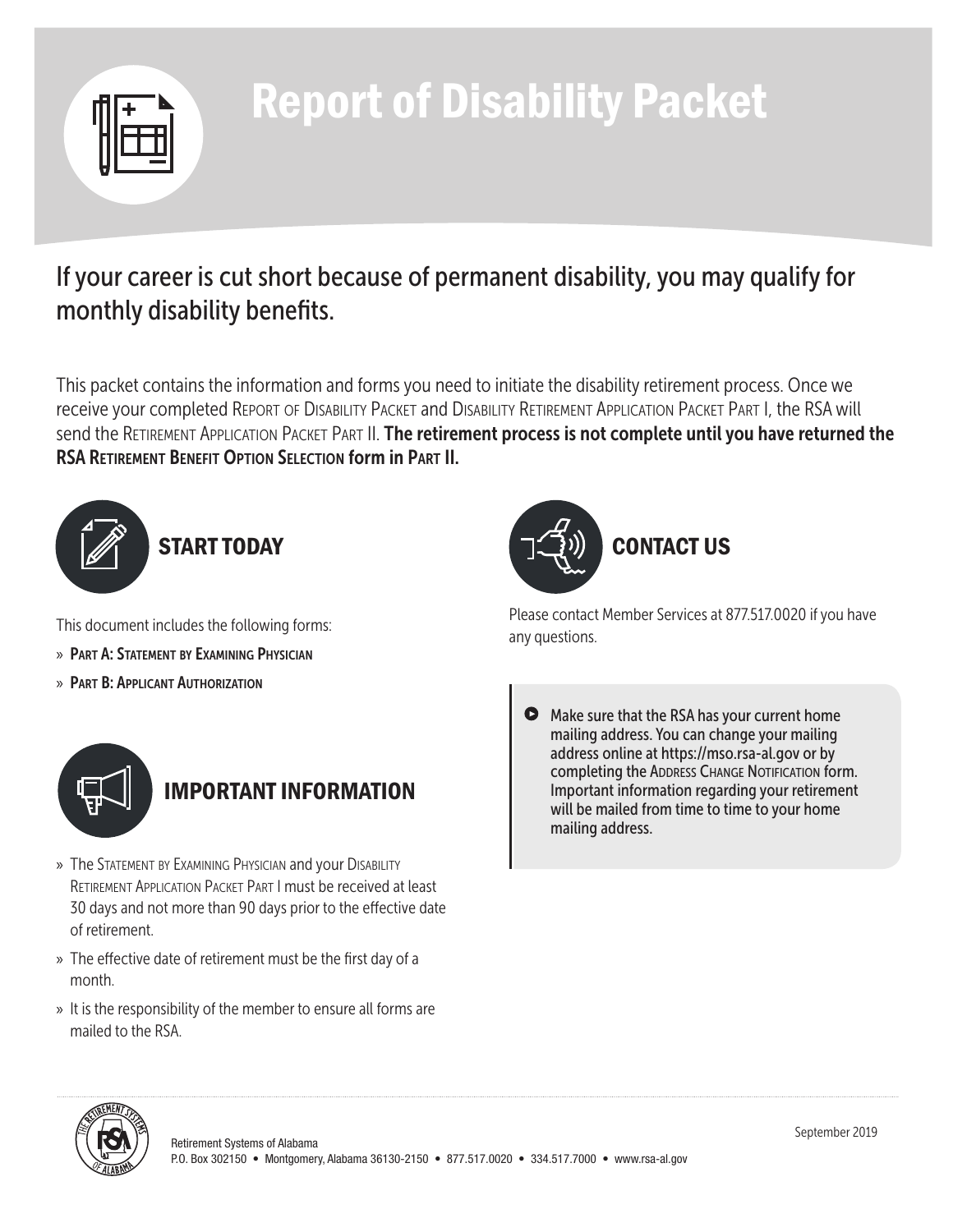## FORM INSTRUCTIONS

- 1. Have your physician complete the PART A: STATEMENT BY EXAMINING PHYSICIAN after he/she has examined you. The form must be based upon a current examination conducted within four months prior to your effective date of retirement.
- 2. Complete the PART B: APPLICANT AUTHORIZATION form. The completed and signed form will authorize your physician to provide medical documentation to the RSA.
- 3. Send the PART A: STATEMENT BY EXAMINING PHYSICIAN, and any other completed forms to:

RSA P.O. Box 302150 Montgomery, AL 36130-2150

The STATEMENT BY EXAMINING PHYSICIAN and your DISABILITY RETIREMENT APPLICATION PACKET PART I must be received at least 30 days and not more than 90 days prior to the effective date of retirement. The effective date of retirement must be the first day of a month.

## FREQUENTLY ASKED QUESTIONS

Q. How do I qualify for disability retirement?

 To qualify for a disability benefit, the member must meet all of the following conditions: (1) The member must have 10 years of creditable service. (2) The member must be in-service. A member is considered in-service if currently working or on official leave of absence, with or without pay, for one year, which may be extended for no more than one additional year. A member will not receive service credit for periods of leave without pay. (3) The RSA Medical Board must determine the member to be permanently incapacitated for the further performance of duty. The Medical Board bases its determination upon information provided by the member's physician. The Medical Board normally meets on the first Tuesday in each month.

#### Q. How do I apply for disability retirement?

If the REPORT OF DISABILITY PACKET is being completed as verification of medical reasons for retiring on disability, it must be submitted with the DISABILITY RETIREMENT APPLICATION PACKET PART I. All packets are due to the RSA no less than 30 days and not more than 90 days before your effective date of retirement.

#### Q. How are disability benefits calculated?

 Maximum monthly disability retirement benefits are calculated identically to those for service retirement, except that additional credit for sick leave cannot be converted to retirement credit.

#### Q. What is an annual disability review?

 A disability retiree will be reviewed once each year for the first five years and once every three-year period thereafter until age 60 (age 52 for State Police) for Tier 1 Members and age 62 (age 56 for State Police and FLC) for Tier 2 Members to determine whether the retired member remains eligible for disability benefits.

If the REPORT OF DISABILITY PACKET is being completed for the Annual Disability Review, the medical documentation provided by your physician must be based upon a current examination conducted within four months prior to submission of the forms to the RSA. The completed forms are to be returned to the RSA within 30 days of the initial request.

#### Q. How do I cancel my retirement application?

Should you desire to cancel your APPLICATION FOR DISABILITY RETIREMENT, written notice must be given to the RSA prior to your effective date of retirement. Failure to give timely notice will result in an irrevocable application.

#### **Questions?**

- » Visit RSA's website at www.rsa-al.gov
- » Email RSA through the RSA website; click on the "Contact" link at the top of the page
- » Call RSA at 877.517.0020
- » Attend a Retirement Preparation Seminar or an individual counseling appointment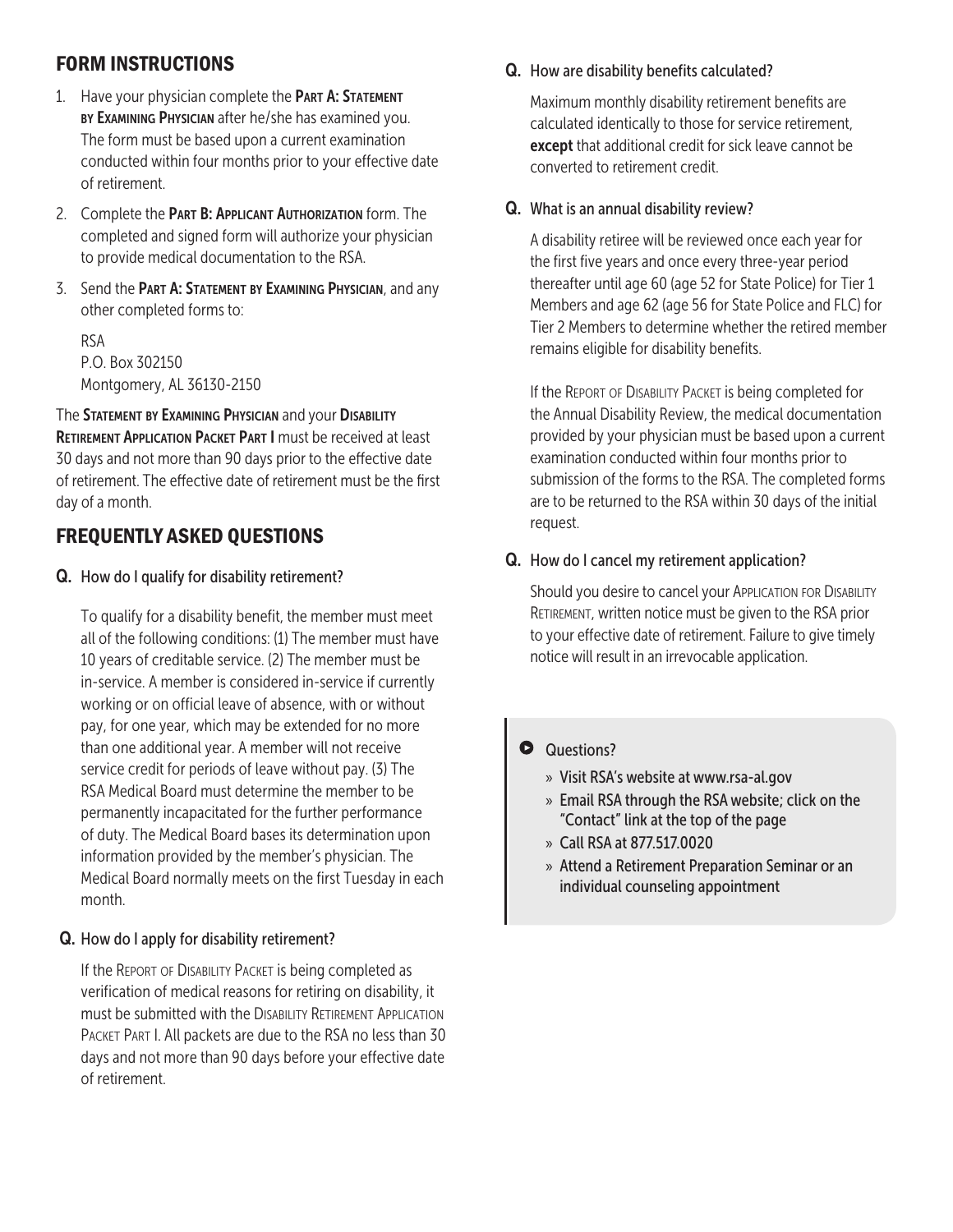



#### Your SSN

|                                                                                                            | Check One: $\square$ TRS $\square$ ERS                                                                                                                                                                                        |                     |                 |          |  |  |  |
|------------------------------------------------------------------------------------------------------------|-------------------------------------------------------------------------------------------------------------------------------------------------------------------------------------------------------------------------------|---------------------|-----------------|----------|--|--|--|
| <b>Applicant</b><br>Information<br>For the application to<br>be processed, all items<br>must be completed. | Name <del> <u>First</u></del>                                                                                                                                                                                                 | Middle/Maiden       | Last            |          |  |  |  |
|                                                                                                            | Address <u>City Street or P.O. Box</u>                                                                                                                                                                                        |                     | State           | ZIP Code |  |  |  |
|                                                                                                            |                                                                                                                                                                                                                               |                     |                 |          |  |  |  |
|                                                                                                            |                                                                                                                                                                                                                               | Sex □ Male □ Female |                 |          |  |  |  |
|                                                                                                            |                                                                                                                                                                                                                               |                     |                 |          |  |  |  |
|                                                                                                            |                                                                                                                                                                                                                               |                     |                 |          |  |  |  |
| Physician<br>Statement                                                                                     |                                                                                                                                                                                                                               |                     |                 |          |  |  |  |
| Medical examination<br>must be conducted                                                                   |                                                                                                                                                                                                                               |                     | Month/Day/Year) |          |  |  |  |
| within four months                                                                                         | Month/Day/Year                                                                                                                                                                                                                |                     |                 |          |  |  |  |
| prior to the effective<br>date of retirement                                                               | Please list this patient's job requirements as described to you:                                                                                                                                                              |                     |                 |          |  |  |  |
| or annual disability<br>review date.                                                                       | the control of the control of the control of the control of the control of the control of the control of the control of the control of the control of the control of the control of the control of the control of the control |                     |                 |          |  |  |  |
|                                                                                                            |                                                                                                                                                                                                                               |                     |                 |          |  |  |  |
|                                                                                                            |                                                                                                                                                                                                                               |                     |                 |          |  |  |  |
|                                                                                                            |                                                                                                                                                                                                                               |                     |                 |          |  |  |  |
|                                                                                                            |                                                                                                                                                                                                                               |                     |                 |          |  |  |  |
|                                                                                                            | In your professional opinion, by reason of the described condition, is the named applicant totally incapacitated for further<br>performance of his/her duty?<br><u>D</u> Yes $\Box$ No                                        |                     |                 |          |  |  |  |
|                                                                                                            | If yes, list in detail the pathophysiologic diagnoses with supporting evidence for the diagnoses that cause the disability.                                                                                                   |                     |                 |          |  |  |  |
|                                                                                                            |                                                                                                                                                                                                                               |                     |                 |          |  |  |  |
|                                                                                                            |                                                                                                                                                                                                                               |                     |                 |          |  |  |  |
|                                                                                                            |                                                                                                                                                                                                                               |                     |                 |          |  |  |  |
|                                                                                                            |                                                                                                                                                                                                                               |                     |                 |          |  |  |  |
|                                                                                                            |                                                                                                                                                                                                                               |                     |                 |          |  |  |  |
|                                                                                                            |                                                                                                                                                                                                                               |                     |                 |          |  |  |  |
|                                                                                                            | In your professional opinion, is the named applicant's disability permanent?<br>$\Box$ Yes $\Box$ No                                                                                                                          |                     |                 |          |  |  |  |
|                                                                                                            | If yes, list the objective findings that render the applicant permanently incapacitated to perform the normal functions of his/her duty.                                                                                      |                     |                 |          |  |  |  |
|                                                                                                            |                                                                                                                                                                                                                               |                     |                 |          |  |  |  |
|                                                                                                            |                                                                                                                                                                                                                               |                     |                 |          |  |  |  |
|                                                                                                            |                                                                                                                                                                                                                               |                     |                 |          |  |  |  |
|                                                                                                            |                                                                                                                                                                                                                               |                     |                 |          |  |  |  |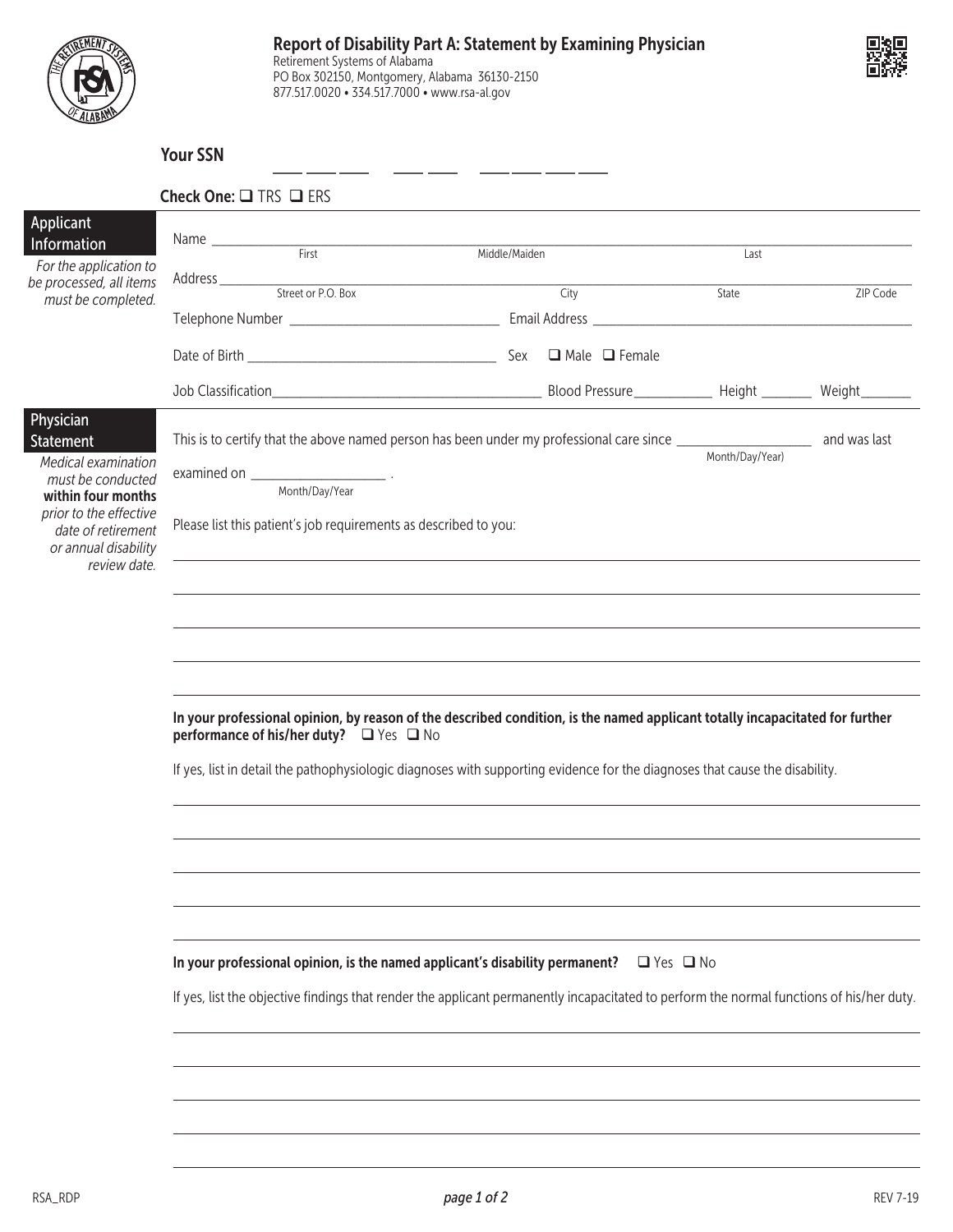### *Submit completed form to the Retirement Systems of Alabama*

|                                                                        | <b>SSN</b><br><u> 1999 - John Harry Barn, mars et al. (</u>                                                                                                                     |  |  |  |  |
|------------------------------------------------------------------------|---------------------------------------------------------------------------------------------------------------------------------------------------------------------------------|--|--|--|--|
| Physician                                                              | Please list the patient's restrictions and reason for restrictions:                                                                                                             |  |  |  |  |
| <b>Statement</b><br>Continued                                          |                                                                                                                                                                                 |  |  |  |  |
| Any person who<br>makes a false                                        |                                                                                                                                                                                 |  |  |  |  |
| statement or falsifies<br>a record in an attempt<br>to defraud the RSA |                                                                                                                                                                                 |  |  |  |  |
| shall be guilty of<br>a misdemeanor,                                   |                                                                                                                                                                                 |  |  |  |  |
| punishable by a fine<br>up to \$500 and/or                             |                                                                                                                                                                                 |  |  |  |  |
| imprisonment not to<br>exceed one year.                                | In your opinion, are there reasonable accommodations that could be made by the patient's employer to allow this patient to continue<br>his/her employment? $\Box$ Yes $\Box$ No |  |  |  |  |
|                                                                        | If yes, list possible reasonable accommodations.                                                                                                                                |  |  |  |  |
|                                                                        |                                                                                                                                                                                 |  |  |  |  |
|                                                                        |                                                                                                                                                                                 |  |  |  |  |
|                                                                        |                                                                                                                                                                                 |  |  |  |  |
|                                                                        |                                                                                                                                                                                 |  |  |  |  |
|                                                                        | Remarks and/or records that clarify or support your diagnoses and findings.                                                                                                     |  |  |  |  |
|                                                                        |                                                                                                                                                                                 |  |  |  |  |
|                                                                        |                                                                                                                                                                                 |  |  |  |  |
|                                                                        |                                                                                                                                                                                 |  |  |  |  |
|                                                                        |                                                                                                                                                                                 |  |  |  |  |
| Signature                                                              |                                                                                                                                                                                 |  |  |  |  |
| Certification                                                          | This application will not be processed until the form is completed in full and bears physician's signature.                                                                     |  |  |  |  |
| Sign Here $\rightarrow$                                                |                                                                                                                                                                                 |  |  |  |  |
| Physician                                                              | Original signature is required.                                                                                                                                                 |  |  |  |  |
|                                                                        |                                                                                                                                                                                 |  |  |  |  |
|                                                                        | City<br>ZIP Code<br>State                                                                                                                                                       |  |  |  |  |
|                                                                        |                                                                                                                                                                                 |  |  |  |  |